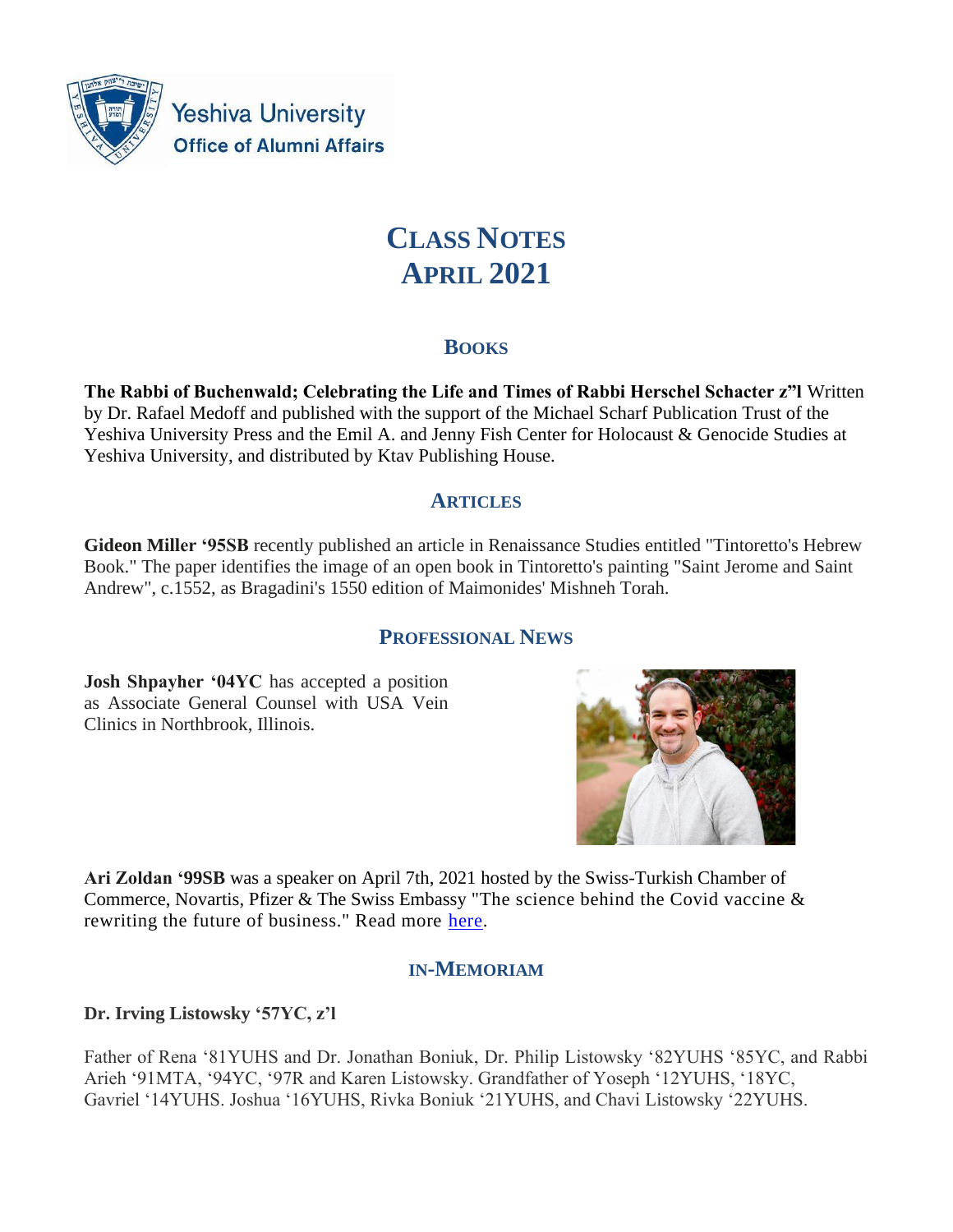Shiva will be observed from Thursday, April 29 through Wednesday, May 5 at the Listowsky home 141- 15 73rd Avenue, Flushing, NY 11367 with outdoor visits only, weather permitting.

## **Dr. Sam Hirt z"l**

Father of *RIETS Chairman of the Board of Trustees* Lance Hirt '87YC and Dr. Rivkie Hirt '89S, Rayme Isaacs '86S and Yaacov Isaacs '84JSS, Tiffanie Pomerance '87S and Jeff Pomerance, Dr. Darrin Hirt '90YC and Laurie Hirt, Ari Hirt '96YC and Chanie Hirt, and Dr. Edon Hirt '99YC and Shani Hirt.

#### **Genia Yager, z"l**

Mother of Rebbetzin Judy Goldberg (Rabbi Jay Goldberg '75R) and Roselin Vegh.

# **Rabbi Dr. Zecharia "Harvey" Senter z"l '54YUHS, '58YC, '61R, '63BGSS**

Husband of Chana "Anne" (Rosenbaum) Senter *'54YUHS, '58SCW, '61F*.

Father of Rabbi Daniel Senter, Rabbi Ari Senter, Mrs. Yehudis Zidele, Rabbi Chaim Zvi Senter, and Rabbi David Rafael Senter Z"L. Brother-in-law of Rabbi Yitzchak Rosenbaum '62R**,** Rabbi Yehuda Rosenbaum '78R**,** and Esther Rosenbaum.

#### **David Abramson, z"l**

Father of Rabbi Joshua Abramson '16R

#### **Rivkah (Schottenstein) Epstein, z"l '69SCW**

Wife of Rabbi Dr. David Epstein *'63YUHS, '67YC, '71R, '71BRGS.* Mother of Rachel Lanzer and Elisheva Blecher.

# **Rabbi Dr. Berel Rosensweig, z"l' 47***YC,'50R, '50 BRGS, HDR*

Husband of Rebbetzin Miriam Rosensweig, z"l. Father of RIETS Rosh Yeshiva Rabbi Dr**.** Michael Rosensweig *'80YC, '80R, '86WSSW, '96BRGS* and Prof. Smadar, Marilyn Amar '75S and Meir Amar, Dr. Josh Rosensweig '73YC and Aviva Rosensweig, Judah Rosensweig '77YC '80C and Deborah Rosensweig '77S 'C, and Sharon Gottlieb and Dr. Danny Gottlieb. Grandfather and Great-Grandfather.

Rabbi Dr**.** Bernard Rosensweig, a native of Toronto, Ontario, was the longtime Rabbi of Adath Yeshurun Kew Gardens Synagogue, Queens, NY, and served as the Rabbi Emeritus. He was a beloved IBC, JSS and YC Professor of Jewish History for 38 years. He retired at the end of 2014**.** Rabbi Rosensweig graduated from Yeshiva College, earned a master's from Bernard Revel Graduate School of Jewish Studies, and a doctorate from Revel. He was ordained at RIETS in 1950, receiving his semicha the Rav zt"l. Former YU President Rabbi Dr**.** Norman Lamm zt"l conferred an honorary doctorate (HDR) upon Rabbi Rosensweig at Yeshiva University's 63rd